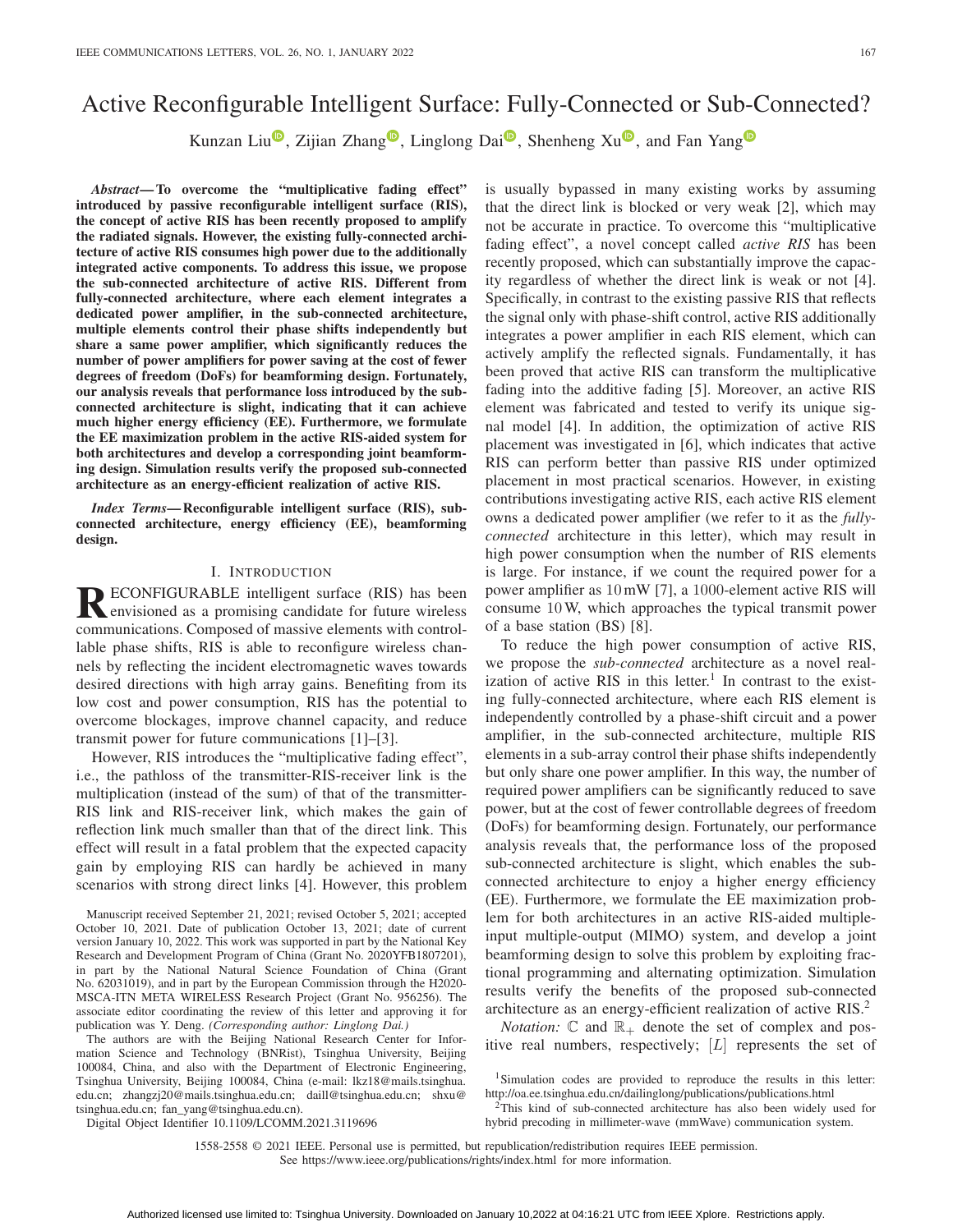

(b) Active RIS with proposed sub-connected architecture.

Fig. 1. Comparison between different architectures for active RIS.

integers  $\{1, 2, ..., L\}$ ;  $X^*, X^T, X^H$ , and  $X^{\dagger}$  denote the conjugate, transpose, conjugate transpose, and pseudo inverse of matrix *X*, respectively;  $||X||$  denotes the Frobenius norm<br>of matrix *X*:  $\otimes$  and  $\odot$  denote the Kronecker and Hadamard of matrix  $X$ ;  $\otimes$  and  $\odot$  denote the Kronecker and Hadamard product, respectively; diag( $\cdot$ ) is the diagonal operation;  $\mathbf{0}_L$ and  $\mathbf{1}_L$  denotes the  $L \times 1$  zero vector and all-ones vector, respectively.

## II. SYSTEM MODEL

In this section, we propose the sub-connected architecture for active RIS. Then, we consider a general signal model to investigate the EE of the active RIS-aided MIMO system, and provide analysis on the sub-connected architecture.

## *A. The Proposed Sub-Connected Architecture for Active RIS*

Active RIS has been recently proposed to overcome the "multiplicative fading effect". In contrast to existing relays that integrate RF chains and have the signal processing ability, active RISs only utilize power amplifiers and phase-shift circuits that reflect and control the signals [4]. The investigation of active RIS provides good supports to the general concept of holographic MIMO surfaces [9].

Specifically, as shown in Fig. 1 (a), for the existing architecture of active RIS, despite the phase-shift circuit for phase-shift control in passive RIS, each RIS element also independently integrates a power amplifier to amplify the radiated signals. Intuitively, we call this architecture as the fully-connected architecture due to the pairwise appearance of the phase-shift circuit and the power amplifier. However, when the number of RIS elements is large, the fully-connected architecture would consume much power due to the large number of power amplifiers required. To reduce the high power consumption of active RIS, we propose the sub-connected architecture for active RIS, as shown in Fig. 1 (b). Different from the fully-connected architecture, multiple RIS elements in a subarray are served by different phase-shift circuits but a same power amplifier, and thus these RIS elements can control the phase shifts independently but share the same amplification  $factor<sup>3</sup>$ . As another benefit, the sub-connected architecture also avoids the bulky circuits in practical implementation, since the hardware components are partially removed.

For comparison, let us assume each power amplifier is used to serve T RIS elements in the sub-connected architecture.

Then, the existing fully-connected architecture can be interpreted as a special case of the sub-connected architecture when  $T = 1$ . Moreover, with the same number of RIS elements, the number of power amplifiers in the sub-connected architecture becomes only  $1/T$  of that of the fully-connected architecture, so the power consumed by power amplifiers can be significantly reduced. Following the example in Section I and assuming that  $T = 10$ , the 1000-element active RIS with the fully-connected architecture will consume 10W for the required power of power amplifiers, while the sub-connected architecture can reduce this value to only 1W. Meanwhile, as a trade-off, the number of controllable DoFs of active RIS also decreases, which may degrade the capability of active RIS to some extent and will be investigated in the following.

## *B. Signal Model*

Let us consider an active RIS-aided MIMO system, where an N-element active RIS assists the transmission from an  $M$ -antenna BS to  $K$  single-antenna users. Specifically, for both architectures, we denote  $L = N/T$  as the number of required power amplifiers. Then, the precoding matrix  $\Psi \in \mathbb{C}^{N \times N}$  at the active RIS can be written as  $\Psi =$  $diag (\psi) = diag (\Theta \Gamma a)$ , where  $\Theta \in \mathbb{C}^{N \times N}$  denotes the phase-shift diagonal matrix, which is the same as that for passive RIS [2], and  $a \in \mathbb{R}^{L \times 1}_{+}$  denotes the amplification factor vector Moreover  $\Gamma \in \mathbb{C}^{N \times L}$  is defined as an indicator factor vector. Moreover,  $\Gamma \in \mathbb{C}^{N \times L}$  is defined as an indicator matrix representing the connection relationship between the power amplifiers and the phase-shift circuits. Without loss of generality, we assume  $\Gamma = I_L \otimes 1_T$ .<br>Furthermore let  $h_i \in \mathbb{C}^{M \times 1}$ 

Furthermore, let  $h_k \in \mathbb{C}^{M \times 1}$ ,  $G \in \mathbb{C}^{N \times M}$ , and  $\in \mathbb{C}^{N \times 1}$  denote the channels from the BS to user k from  $f_k \in \mathbb{C}^{N \times 1}$  denote the channels from the BS to user k, from the RS to user the BS to the active RIS, and from the active RIS to user k, respectively. Then, the signal  $y_k$  received at user k can be modeled as

$$
y_k = \left(\mathbf{h}_k^H + \mathbf{f}_k^H \boldsymbol{\Psi} \mathbf{G}\right) \sum_{j=1}^K \mathbf{w}_j s_j + \mathbf{f}_k^H \boldsymbol{\Psi} \mathbf{z} + n_k, \quad (1)
$$

where  $s_k$  is the normalized transmitted symbol for user k and  $u_k \in \mathbb{C}^{M \times 1}$  is the corresponding beamforming vector at the  $w_k \in \mathbb{C}^{M \times 1}$  is the corresponding beamforming vector at the BS;  $z \sim \mathcal{CN} (\mathbf{0}_N, \sigma_z^2 \mathbf{I}_N)$  and  $n_k \sim \mathcal{CN} (\mathbf{0}, \sigma_z^2)$  denote the introduced dynamic noise at the active RIS and the additive introduced dynamic noise at the active RIS and the additive white Gaussian noise (AWGN) at user  $k$ , respectively.

From (1), the signal-to-interference-plus-noise ratio (SINR) at user  $k$  can be denoted as

$$
\text{SINR}_k = \frac{\left|\boldsymbol{H}_k^H \boldsymbol{w}_k\right|^2}{\sum_{j=1, j\neq k}^K \left|\boldsymbol{H}_k^H \boldsymbol{w}_j\right|^2 + \left|\left|\boldsymbol{f}_k^H \boldsymbol{\Psi}\right|\right|^2 \sigma_z^2 + \sigma^2}, \quad (2)
$$

where  $H_k^H = h_k^H + f_k^H \Psi G$  is the equivalent channel from<br>the BS to user k. Then, the spectrum efficiency (SF) of this the BS to user  $k$ . Then, the spectrum efficiency (SE) of this system is given by

$$
R = \sum_{k=1}^{K} \log_2 \left( 1 + \text{SINR}_k \right). \tag{3}
$$
  
As for the power consumption, it comprises the transmit

power of the BS and RIS, as well as the power consumed by all components of the system, which is expressed as

$$
P = \xi \sum_{k=1}^{K} \|\mathbf{w}_k\|^2 + \zeta \left( \sum_{k=1}^{K} \|\mathbf{\Psi} \mathbf{G} \mathbf{w}_k\|^2 + \|\mathbf{\Psi}\|^2 \sigma_z^2 \right) + KW_{\text{U}} + WW_{\text{BS}} + NW_{\text{PS}} + LW_{\text{PA}}, \quad (4)
$$

where  $\xi$  and  $\zeta$  are the inverse of energy conversion coefficients<br>at the BS and the active RIS respectively:  $W_{\text{V}}$  and  $W_{\text{D}}$ at the BS and the active RIS, respectively;  $W_U$  and  $W_{BS}$ 

<sup>&</sup>lt;sup>3</sup>For hardware implementation, circulators can be used to separately amplify and reflect the signals from a same power amplifier.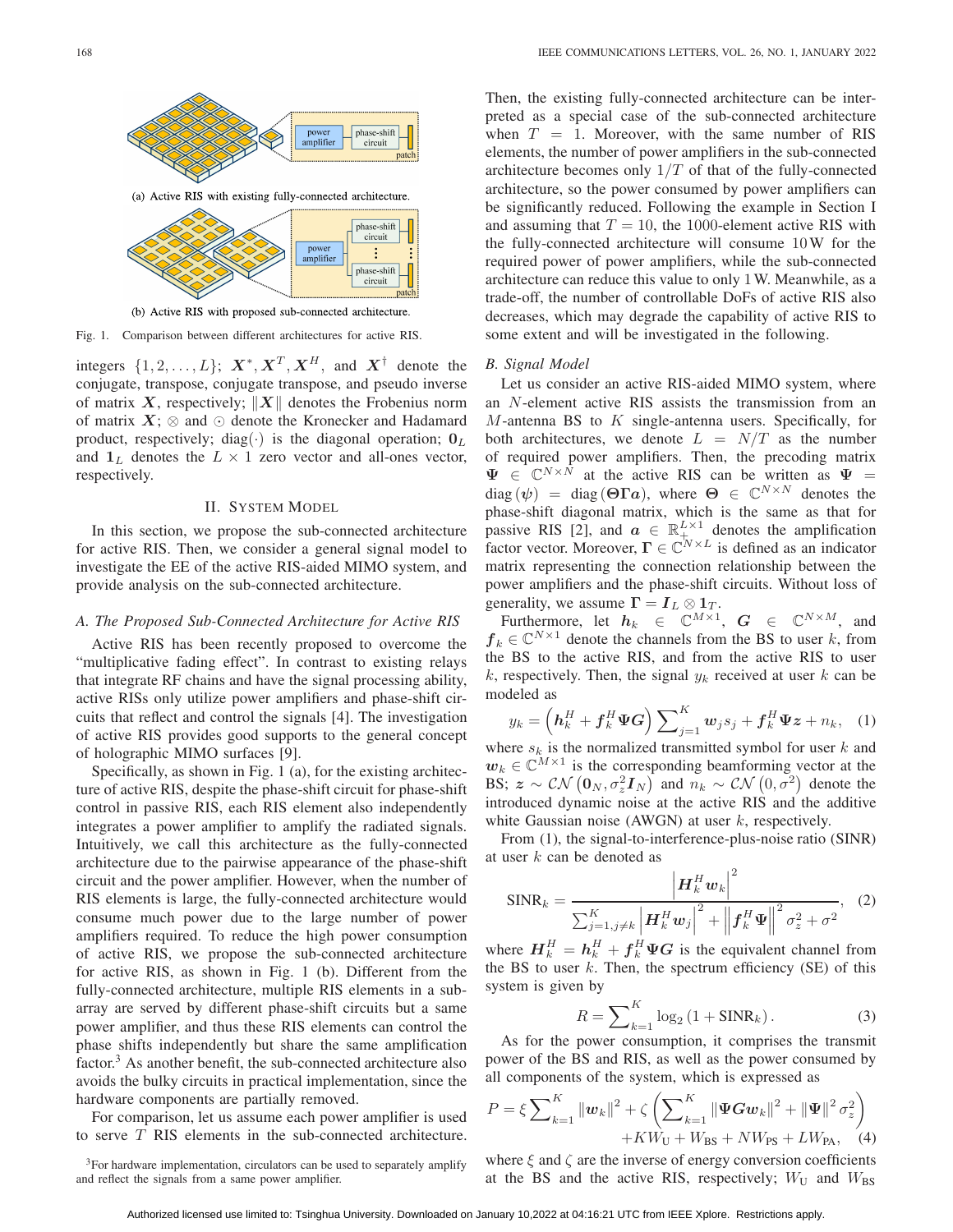denote the dissipated power consumed at each user and the BS, respectively;  $W_{PS}$  and  $W_{PA}$  constitutes the hardware static power of active RIS, corresponding to phase-shift circuit and power amplifier, respectively. Note that we adopt an ideal assumption, that the power amplifier operates in its linear region with no constraints on the incident signal power. We also assume that the amplification factor can be any positive number bigger or smaller than 1, which is independent of the incident signal power<sup>4</sup> [8], [10].

In this letter, we focus on the EE of this system, which is defined as  $\eta = R/P$ . To illustrate the superiority of the proposed sub-connected architecture of active RIS, we will provide theoretical analysis in the following Subsection II-C.

#### *C. Performance Analysis*

To observe more insights, similar to [4], we analyze the EE by considering a simplified single-input single-output (SISO) system. Focusing on the capability of the sub-connected architecture, we also adopt the assumptions in [4] and [5] that, the direct link is neglected and reflection links are line-ofsight (LoS). Our result is stated in the following **Lemma 1**.

**Lemma 1:** *The maximum EE of the active RIS-aided SISO system is achieved by the optimal amplification factors*  $a_1 = \cdots = a_L$  *with any given*  $T$ .

*Proof:* See Appendix A.

The reason behind **Lemma 1** is that, the amplitudes of channels associated with all RIS elements are the same in the far-field. Thus, compared with fully-connected architecture, the reduced DoFs in sub-connected architecture has no impact on beamforming design.<sup>5</sup> Particularly, in SISO system, since the optimal amplification factors are the same for all elements, only  $L = 1$  power amplifier is sufficient for active RIS, which can significantly reduce the power consumption and indicate the practicability of the proposed sub-connected architecture.

For further investigations on active RIS, based on **Lemma 1**, we provide asymptotic analysis stated in **Lemma 2**.

**Lemma 2:** As  $N \rightarrow \infty$ , let us denote the asymp*totic signal-to-noise ratio (SNR) in SISO system assisted by active RIS and full-duplex amplify-and-forward (FD-AF) relay as*  $γ_{\text{active}}$ <sub>RIS</sub> and  $γ_{\text{FD-AF}}$ *, respectively. It holds that*  $\gamma_{\text{active RIS}} \approx \frac{\pi^2}{16} \gamma_{\text{FD-AF}}.$ Proof: See Appendix

*Proof:* See Appendix B.

**Lemma 2** demonstrates that, with the optimal amplification factors described in **Lemma 1** and the asymptotically large  $N$ , the SNR in active RIS-aided system is approximately  $\frac{\pi^2}{16}$  of that of the FD-AF-aided system. However, the FD-AF integrates energy-hungry radio-frequency (RF) chains (e.g. 250mW per RF chain [11]), which makes active RIS with the sub-connected architecture more energy-efficient, since only  $L = 1$  power amplifier and phase-shift circuits (e.g. 10mW per circuit [8]) are utilized.

#### III. JOINT BEAMFORMING DESIGN

In this section, we extend our discussions to the more general MIMO case. Specifically, we formulate the

<sup>4</sup>When the amplification factor of active RIS is smaller than 1, active RIS still has a benefit compared with passive RIS, i.e., it can provide an extra DoF in amplitude for beamforming design.

<sup>5</sup>The optimal amplification factors for MIMO system do not have close-form expressions, and the analysis is left for future work.

#### *A. Problem Formulation*

For notation simplicity, let us denote  $\mathbf{W} = \begin{bmatrix} w_1^T, \dots, w_K^T \end{bmatrix}^T$ <br>d  $\Theta = \text{diag}(\theta)$ . Based on the developed signal model and  $\Theta = \text{diag}(\theta)$ . Based on the developed signal model<br>in Subsection ILB, the EE maximization problem can be in Subsection II-B, the EE maximization problem can be formulated as

$$
\max_{\mathbf{W}, \mathbf{\Theta}, \mathbf{a}} \quad \eta = \frac{R}{P} \tag{5a}
$$

s.t. C<sub>1</sub>: 
$$
\xi \sum_{k=1}^{K} ||w_k||^2 + W_{BS} \le P_{BS}^{\text{max}},
$$
 (5b)

$$
C_2: \ \zeta \left( \sum_{k=1}^K \|\Psi G w_k\|^2 + \|\Psi\|^2 \sigma_z^2 \right) \quad (5c)
$$
  
+ NW\_{\text{DS}} + LW\_{\text{DS}} \leq D^{\text{max}}

+ 
$$
NW_{\text{PS}} + LW_{\text{PA}} \le P_{\text{RIS}}^{\text{max}},
$$
  
C<sub>3</sub>:  $|\theta_n| = 1, \forall n \in [N],$  (5d)

$$
C_4: a_l \ge 0, \ \forall l \in [L], \tag{5e}
$$

where  $C_1$  and  $C_2$  guarantee the maximum total power consumed at the BS and the active RIS, denoted by  $P_{\text{BS}}^{\text{max}}$  and  $P_{\text{BS}}^{\text{max}}$  and  $P_{\text{BS}}^{\text{max}}$  and  $P_{\text{BS}}^{\text{max}}$  and  $P_{\text{BS}}^{\text{max}}$  and  $P_{\text{BS}}^{\text{max}}$  and  $P_{\text{BS}}^{\text{max}}$  and  $P_{\text{BS}}^{\text{max}}$  and  $P_{\text{BS}}^{\text{max}}$  $P_{\text{RIS}}^{\text{max}}$ , respectively; C<sub>3</sub> and C<sub>4</sub> constrain the feasible sets of  $P_{\text{RIS}}$  the amplification factor vector *a* the phase-shift matrix **<sup>Θ</sup>** and the amplification factor vector *a*, respectively.

Due to the non-convexity of problem (5), we extend the algorithm in [2] for joint optimization, where the problem is firstly reformulated by fractional programming, and then solved by alternating optimization.

#### *B. Preprocessing*

To tackle the fractional objective function (5a), we first apply the Dinkelbach's algorithm to transform (5a) into an equivalent form. Specifically, the optimal EE  $\eta^{opt}$  satisfies

$$
\max_{\mathbf{W},\,\mathbf{\Theta},\,\mathbf{a}} \left( R - \eta^{\text{opt}} P \right) = 0,\tag{6}
$$

which indicates that the optimal  $\eta^{\text{opt}}$  can be solved by alternately optimizing

$$
\max_{\mathbf{W}, \mathbf{\Theta}, \mathbf{a}} f(\mathbf{W}, \mathbf{\Theta}, \mathbf{a}) = R - \eta P
$$
  
s.t. C<sub>1</sub>, C<sub>2</sub>, C<sub>3</sub>, C<sub>4</sub>. (7)

Since the new objective function  $f$  in (7) is still nonconvex, by applying fractional programming, we can introduce the auxiliary variables  $\mu \in \mathbb{C}^{K \times 1}$  and  $\nu \in \mathbb{C}^{K \times 1}$  to equivalently reformulate the problem (7) as

$$
\begin{array}{c}\n\max\\ \n\text{max, } \\
\text{s.t. } C_1, C_2, C_3, C_4,\n\end{array} \tag{8}
$$

where

$$
g(\boldsymbol{W}, \boldsymbol{\Theta}, \boldsymbol{a}, \boldsymbol{\mu}, \boldsymbol{\nu})
$$
  
=  $\sum_{k=1}^{K} \left[ \ln \left( 1 + \mu_k \right) - \mu_k + 2\sqrt{1 + \mu_k} \text{Re} \left\{ \nu_k^* \boldsymbol{H}_k^H \boldsymbol{w}_k \right\} - |\nu_k|^2 \left( \sum_{j=1}^{K} \left| \boldsymbol{H}_k^H \boldsymbol{w}_j \right|^2 + \left\| \boldsymbol{f}_k^H \boldsymbol{\Psi} \right\|^2 \sigma_z^2 + \sigma^2 \right) \right] - \eta P.$ 

Then, according to the convergence proved in [2], the locally optimal solution to problem (8) can be obtained by alternating optimization provided in the following Subsection III-C.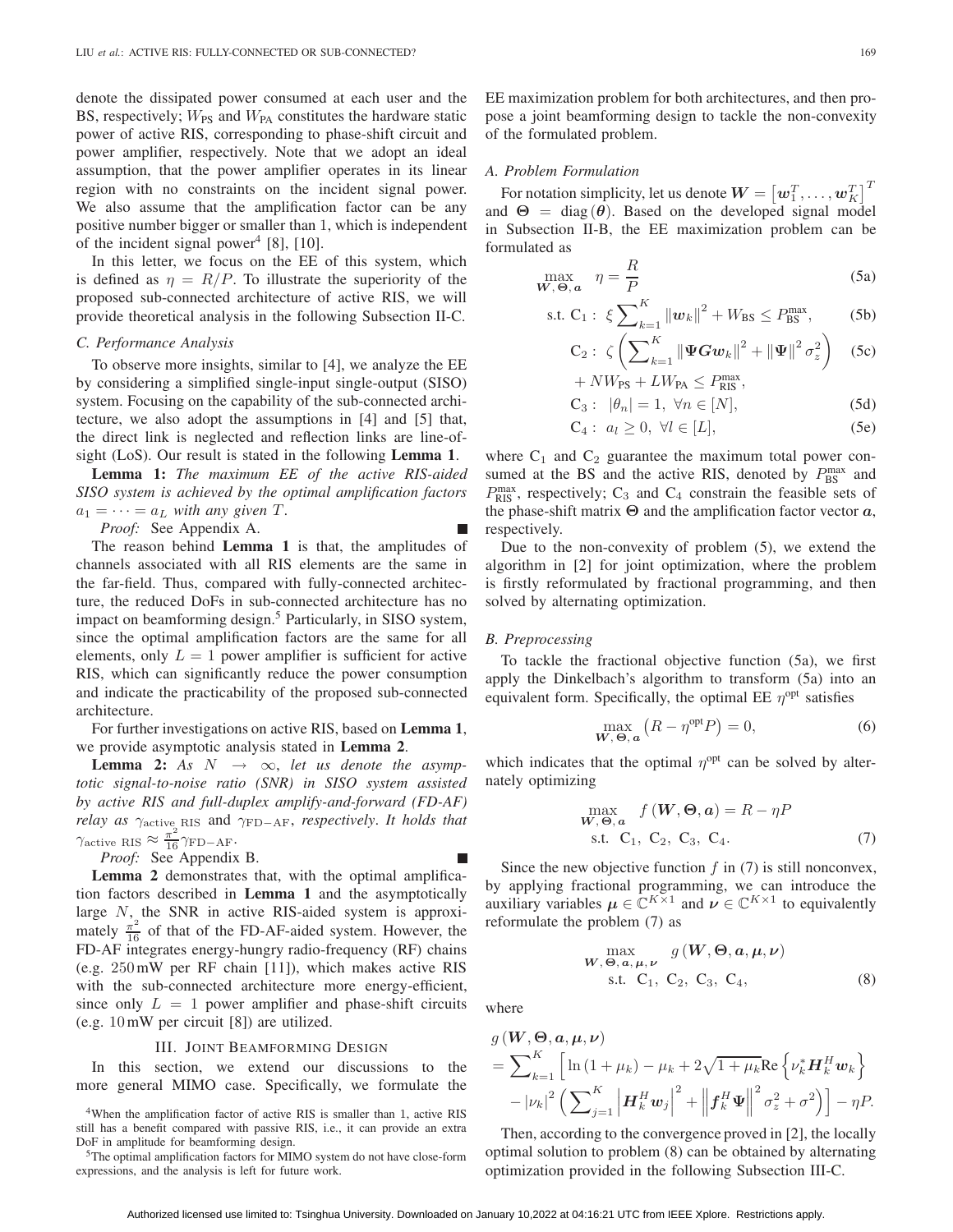## **Algorithm 1** Proposed Joint Beamforming Design

**Inputs:** Channel matrices and system parameters.

**Output:** EE  $\eta$  under optimized variables.

- 
- 1: Initialize  $W$ ,  $\Theta$ ,  $a$ ,  $\mu$ , and  $\nu$ ;<br>2: **while** no convergence of  $f$  **do** 2: **while** no convergence of f **do**<br>3: Update  $\mu^{\text{opt}}$  and  $\nu^{\text{opt}}$  by (9a)
- 3: Update  $\mu^{\text{opt}}$  and  $\nu^{\text{opt}}$  by (9a) and (9b), respectively;<br>4: Update  $W^{\text{opt}}$  by solving (11);
- 4: Update  $W^{\text{opt}}$  by solving (11);<br>5: Update  $\Psi^{\text{opt}}$  by solving (13);
- Update  $\Psi^{\text{opt}}$  by solving (13);
- 6: Update  $\Theta^{\text{opt}}$  and  $a^{\text{opt}}$  by (15a) and (15b), respectively; 7: **end while**
- 8: Update  $\eta$  by (5a) using optimized  $W$ ,  $\Theta$ , and  $\alpha$ .

#### *C. Proposed Joint Beamforming Design*

For clarity, we first summarize the proposed joint beamforming design in **Algorithm 1**, where the variables *W*, **<sup>Θ</sup>**, *a*,  $\mu$ , and  $\nu$  are alternately optimized with the remained variables fixed. Specifically, the detailed closed-form expression of the optimal solution to problem (8) is given as follows.

*1) Optimal Auxiliary Variables:* For all  $k \in [K]$ , by setting  $\partial g/\partial \mu_k$  and  $\partial g/\partial \nu_k$  to 0, we obtain the optimal solution as

$$
\mu_k^{\text{opt}} = \frac{\rho_k}{2} \left( \rho_k + \sqrt{\rho_k^2 + 4} \right),\tag{9a}
$$

$$
\nu_k^{\text{opt}} = \frac{\sqrt{1 + \mu_k} \mathbf{H}_k^H \mathbf{w}_k}{\sum_{j=1}^K \left| \mathbf{H}_k^H \mathbf{w}_j \right|^2 + \left\| \mathbf{f}_k^H \mathbf{\Psi} \right\|^2 \sigma_z^2 + \sigma^2}, \quad \text{(9b)}
$$

where  $\rho_k = \text{Re}\left\{ \nu_k^* \mathbf{H}_k^H \mathbf{w}_k \right\}$  $\big\}$ .

*2) Optimal BS Beamforming:* Let us denote

$$
\widetilde{P}_{\text{BS}}^{\text{max}} = \xi^{-1} \left( P_{\text{BS}}^{\text{max}} - W_{\text{BS}} \right), \n\widetilde{P}_{\text{RIS}}^{\text{max}} = \zeta^{-1} \left( P_{\text{RIS}}^{\text{max}} - N W_{\text{PS}} - L W_{\text{PA}} \right)
$$

 $\widetilde{P}_{\text{RIS}}^{\text{max}} = \zeta^{-1} (P_{\text{RIS}}^{\text{max}} - N W_{\text{PS}} - L W_{\text{PA}})$ <br>as the transmit power of the BS and the active RIS, respectively. For the optimal beamforming at the BS, the subproblem with respect to  $W$  can be rewritten as

$$
\begin{array}{ll}\n\max \limits_{\mathbf{W}} & \text{Re}\left\{ \boldsymbol{u}^{H}\boldsymbol{W} \right\} - \boldsymbol{W}^{H}\boldsymbol{S}\boldsymbol{W} \\
\text{s.t. } \mathbf{C}_{1}: & \boldsymbol{W}^{H}\boldsymbol{W} \leq \widetilde{P}_{\text{BS}}^{\text{max}}, \\
\mathbf{C}_{2}: & \boldsymbol{W}^{H}\boldsymbol{T}\boldsymbol{W} \leq \widetilde{P}_{\text{RIS}}^{\text{max}} - \|\boldsymbol{\Psi}\|^{2} \sigma_{z}^{2},\n\end{array} \tag{11}
$$

where

$$
S = I_K \otimes \left( \eta \xi I_M + \eta \zeta G^H \Psi^H \Psi G + \sum_{k=1}^K |\nu_k|^2 H_k H_k^H \right),
$$
  
\n
$$
u = \left[ u_1^T, \dots, u_K^T \right]^T, \quad u_k = 2\sqrt{1 + \mu_k \nu_k} H_k,
$$
  
\n
$$
T = I_K \otimes \left( G^H \Psi^H \Psi G \right).
$$
  
\nObserve that the problem (11) is a standard quadratic

constraint quadratic programming (QCQP) problem, and thus the optimal solution  $W^{opt}$  can be solved by existing methods like alternating direction method of multipliers (ADMM).

*3) Optimal Active RIS Precoding:* For the optimal RIS precoding, for ease of notation, let us denote  $\alpha_{k,j} = h_k^H w_j$ <br>and  $\beta_{k} - Gw$ . Then  $H^H w_k$  can be rewritten as and  $\beta_j = Gw_j$ . Then,  $H_k^H w_j$  can be rewritten as

$$
H_k^H w_j = \alpha_{k,j} + f_k^H \text{diag}(\beta_j) \psi.
$$
 (12)  
By substituting (12), we can formulate the active RIS

precoding optimization problem as

$$
\max_{\Theta, a} \text{ Re} \left\{ \psi^H v \right\} - \psi^H Q \psi
$$
  
s.t. C<sub>2</sub>:  $\psi^H R \psi \leq \widetilde{P}_{RIS}^{\max}$ ,  
C<sub>3</sub>, C<sub>4</sub>, (13)

TABLE I SIMULATION PARAMETERS

| <b>Parameters</b>                                                                | Values                               |
|----------------------------------------------------------------------------------|--------------------------------------|
| <b>BS</b> position                                                               | $(0 m, -20 m)$                       |
| Active RIS position                                                              | $(100 \,\mathrm{m}, 5 \,\mathrm{m})$ |
| Dissipated power of each user $W_{\text{II}}$                                    | $10$ dBm                             |
| Dissipated power of BS $W_{BS}$                                                  | 6 dBW                                |
| Hardware static power of phase-shift circuit $W_{PS}$                            | 10dBm                                |
| Hardware static power of power amplifier $W_{PA}$                                | 10dBm                                |
| Maximum total power consumption $P_{\rm BS}^{\rm max}$ , $P_{\rm RIS}^{\rm max}$ | 9 dBW                                |
| Inverse of energy conversion coefficients $\xi$ , $\zeta$                        | 1.1                                  |
| Noise power $\sigma^2$ , $\sigma_z^2$                                            | –80 dBm                              |

where

$$
Q
$$
  
=  $\sum_{k=1}^{K} (|\nu_k|^2 \sigma_z^2 \text{diag}(f_k \odot f_k^*) + \eta \zeta \text{diag}(\beta_k \odot \beta_k^*)$   
+ $\sum_{k=1}^{K} |\nu_k|^2 \sum_{j=1}^{K} \text{diag}(\beta_j^*) f_k f_k^H \text{diag}(\beta_j) + \eta \zeta \sigma_z^2 I_N$ ,  
=  $\sum_{k=1}^{K} \text{diag}(f_k^H) (2\sqrt{1 + \mu_k} \nu_k^* \beta_k - |\nu_k|^2 \sum_{j=1}^{K} \alpha_{k,j}^* \beta_j),$   
=  $\sum_{k=1}^{K} \text{diag}(\beta_k \odot \beta_k^*) + \sigma_z^2 I_N$ .

Again, observe that the problem (13) is also a QCQP problem, so it can be solved by existing methods. By considering the constraints  $C_3$  and  $C_4$ , the associated phase-shift matrix **Θ**<sup>opt</sup> and amplification factor vector *a*<sup>opt</sup> are given by<br> **Θ**<sup>opt</sup> – diag (exp (*i*arg (*al*<sub>2</sub><sup>opt</sup>)))

$$
\Theta_{\text{opt}}^{\text{opt}} = \text{diag}\left(\exp\left(j\arg\left(\psi^{\text{opt}}\right)\right)\right),\tag{15a}
$$

$$
\boldsymbol{a}^{\text{opt}} = \boldsymbol{\Gamma}^{\dagger} \text{diag} \left( \exp \left( - j \arg \left( \boldsymbol{\psi}^{\text{opt}} \right) \right) \right) \boldsymbol{\psi}^{\text{opt}}. \qquad (15b)
$$

# IV. SIMULATION RESULTS

For simulations, we consider a 256-element passive RIS or active RIS with fully-connected/sub-connected architecture is used for the transmission from a 6-antenna BS to 4 mobile single-antenna users moving together along the  $x$ -axis. For comparison, we adopt the existing beamforming design for passive RIS-aided system [8], and assume the maximum total power consumptions of passive RIS and active RIS-aided system are the same. We also add a benchmark by extending the beamforming for the fully-connected active RIS in [4]. To extend the existing scheme [4] to our proposed sub-connected active RIS, we can modify it by forcing each amplification factor to be the average of all amplification factors in the sub-array that it belongs to. The other key simulation parameters are summarized in Table I, which is based on 3GPP propagation environments or experimental results [7], [8].

We show the SE and EE comparison versus user position in Fig. 2 (a) and (b), respectively. We can observe that both passive and active RIS can enhance the system. We also find that the SE of the proposed sub-connected architecture decreases by about  $11\%$  compared to the fully-connected architecture [4], while the EE has a 22% increment. We also depict the relationship between the SE and EE versus the maximum total power consumption  $P_{\text{BS}}^{\text{max}}$  with users fixed at (150 m 0 m) as shown in Fig. 2 (c) and (d) respectively. The  $(150 \text{ m}, 0 \text{ m})$ , as shown in Fig. 2 (c) and (d), respectively. The results also coincide with our previous analysis. In Table II, we further provide the maximized EE under different values 3) of T when the users are fixed at  $(100 \text{ m}, 0 \text{ m})$ , which shows